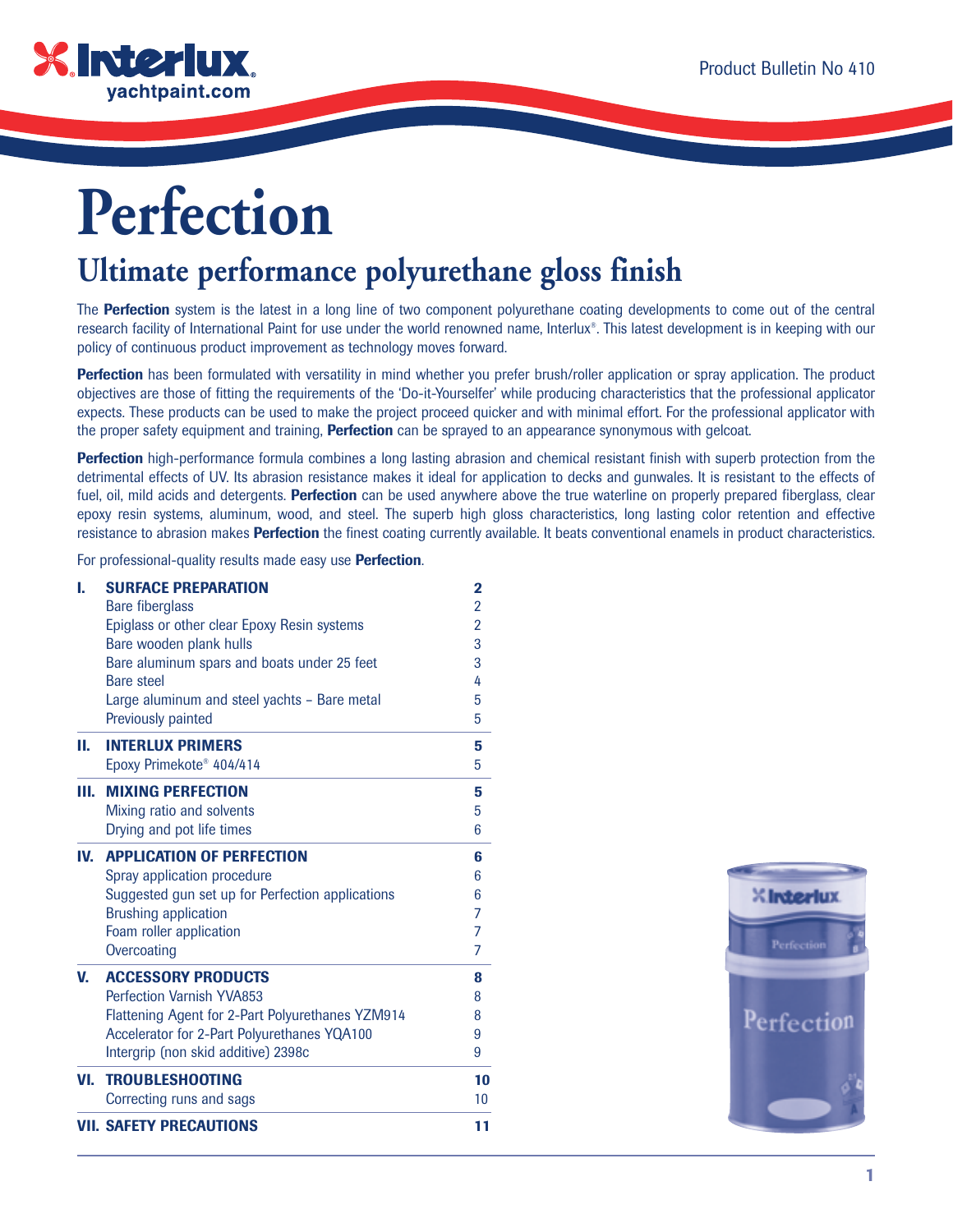# **I. SURFACE PREPARATION – FIBERGLASS, CLEAR EPOXY RESIN SYSTEMS, WOOD, ALUMINUM AND STEEL**

It must be remembered that **Perfection** contains aggressive solvents and are not to be used directly over conventional alkyd type marine finishes. **Perfection** can be applied directly over properly prepared catalyzed epoxy finishes, gelcoat or catalyzed polyurethanes. Remember, surface preparation is 80% of the job. **Perfection** requires a flawless surface as its ultra high gloss will highlight, not conceal underlying imperfections. The following sections will outline the proper surface preparation for varied types of substrates.

# **SURFACE PREPARATION FOR BARE FIBERGLASS:**

The surface preparation of bare fiberglass for **Perfection** is very important. Keep in mind with sanding operations, it is important that all sanding dust be removed before any coat of paint is applied. Also, porosity can sometimes be confused with an unclean surface. Wax residue from an improperly cleaned and/or sanded gel coat will cause 'fish eyes' which resemble gel coat porosity.

### **Fiberglass (gelcoat):**

- **1)** The entire surface to be painted must always be as clean as possible. All fiberglass boats, regardless of age, must be wiped down with **Fiberglass Solvent Wash 202®** or **Fiberglass Surface Prep YMA601** to remove all waxes, silicones, and mold releasing agents (see label directions for details). Sanding does not remove surface contamination.
- **2)** After the surface has been thoroughly cleaned, sand with 120-220 sandpaper. After sanding wipe surface clean with **Fiberglass Solvent Wash 202** to remove sanding residue.
- **3)** Fill all dents and gouges with **Interfill® Epoxy Filler YAV867**or **Watertite® Epoxy Filler YAV135**, and allow it to dry thoroughly before continuing.
- **4)** Sand repaired areas smooth with 120 grit production sandpaper until smooth. Clean the surface with **Brushing Reducer 2333N** to remove all surface dust or sanding residue.
- **5)** Apply one coat of **Epoxy Primekote® 404/414** thinned 20-25% with **Brushing Reducer 2333N** by brush or roller. Allow to dry overnight, and then sand it with 220-320 grit production sandpaper.
- **6)** Clean entire surface with **Brushing Reducer 2333N** to remove all surface dust or sanding residue.
- **7)** Apply the second coat of **Epoxy Primekote 404/414** thinned 20-25% with **Brushing Reducer 2333N** by brush or roller. Allow to dry overnight, and then sand it with 220-320 grit production sandpaper. Clean entire surface with **Brushing Reducer 2333N** to remove all surface dust or sanding residue.

**NOTE:** If additional filling and fairing is required, use the **Interfill Epoxy Filler YAV867** or **Watertite Epoxy Filler YAV135** then apply another coat of **Epoxy Primekote 404/414**. Usually one coat of **Epoxy Primekote 404/414** will be all that is needed to cover the fairing compound, but if necessary, a second coat may be applied. If so, repeat Steps 5 & 6 prior to the application of **Perfection**.

### **PREPARATIONS FOR EPIGLASS OR OTHER CLEAR EPOXY RESIN SYSTEMS:**

When painting over **Epiglass Epoxy Resin** or clear epoxy resin systems it is important to remove the amine blush before applying any paint over it.

- **1)** You will want to wash the **Epiglass Epoxy Resin** or the clear epoxy resin system with the **Fiberglass Surface Prep YMA601**. Rinse with fresh water. This will remove the amine blush. Sanding will not remove the amine blush and sanding may grind the amine blush into the surface making it more difficult to remove.
- **2)** Sand the clear epoxy resin system with 80 grit sandpaper and remove the sanding residue with **Fiberglass Solvent Wash 202**.
- **3)** Fill any dents and gouges with **Interfill Epoxy Filler YAV867** or **Watertite Epoxy Filler YAV135**, or by mixing **Epiglass** fillers into **Epiglass Epoxy Resin**, and allow it to dry thoroughly before continuing.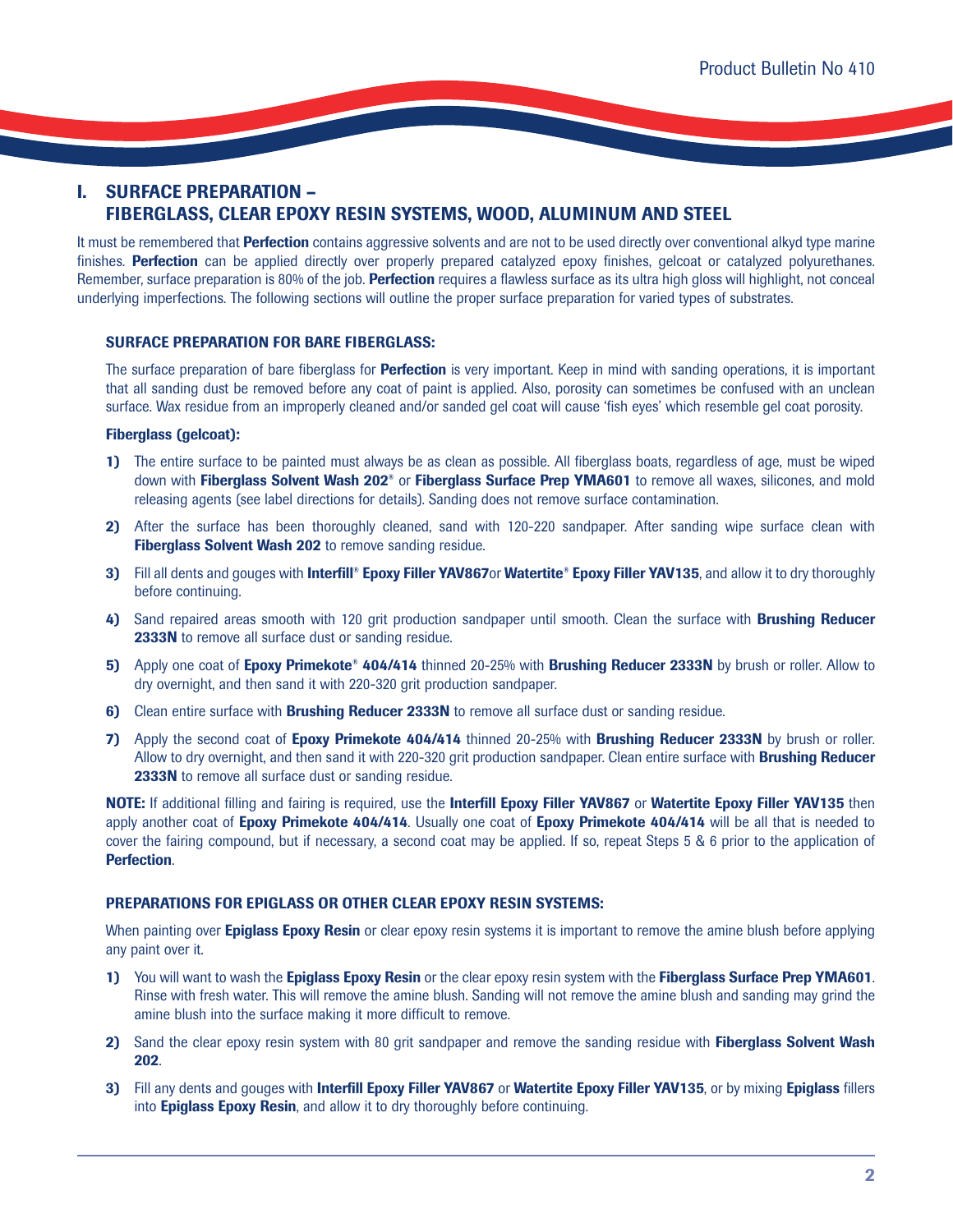- **4)** Sand repaired areas smooth with 120 grit production sandpaper until smooth. Clean the surface with **Brushing Reducer 2333N** to remove all surface dust or sanding residue.
- **5)** Apply one coat of **Epoxy Primekote 404/414** by brush or roller, thinned 20-25% with **Brushing Reducer 2333N**. Allow to dry overnight, and then sand it with 120-220 grit production sandpaper.
- **6)** Clean entire surface with **Brushing Reducer 2333N** to remove all surface dust or sanding residue.
- **7)** Apply the second coat of **Epoxy Primekote 404/414** thinned 20-25% with **Brushing Reducer 2333N** by brush or roller. Allow to dry overnight, and then sand it with 220-320 grit production sandpaper. Clean entire surface with **Brushing Reducer 2333N** to remove all surface dust or sanding residue.

**NOTE:** If additional filling and fairing is required, use the **Interfill Epoxy Filler YAV867** or **Watertite Epoxy Filler YAV135** then apply another coat of **Epoxy Primekote 404/414**. Usually one coat of **Epoxy Primekote 404/414** will be all that is needed to cover the fairing compound, but if necessary, a second coat may be applied. If so, repeat Steps 5 & 6 prior to the application of **Perfection**.

#### **SURFACE PREPARATION FOR BARE WOODEN PLANK HULLS:**

Before painting wood surfaces it is important that the wood is clean, dry and well seasoned. One should not attempt to paint any unseasoned wood. To do so will result in blistering and severe paint failures. Do not use **Perfection** on flexible construction. **Perfection** will crack on clinker/lapstrake hulls.

#### **Procedure:**

- **1)** The entire surface to be painted must always be as clean as possible. Clean the bare wood with **Fiberglass Solvent Wash 202** and then sand with 80 grit sandpaper. After sanding wipe surface clean with **Fiberglass Solvent Wash 202** to remove sanding residue.
- **2) Interfill Epoxy Filler YAV867** or **Watertite Epoxy Filler YAV135** to fill any gouges or holes. Once dry these areas should be sanded flat and smooth.
- **3)** Sand repaired areas smooth with 120 grit production sandpaper until smooth. Clean the surface with **Brushing Reducer 2333N** to remove all surface dust or sanding residue.
- **4)** Apply one coat of **Epoxy Primekote 404/414** thinned 20-25% with **Brushing Reducer 2333N** by brush or roller. Allow to dry overnight, and then sand it with 220-320 grit production sandpaper.
- **5)** Clean entire surface with **Brushing Reducer 2333N** to remove all surface dust or sanding residue.
- **6)** Apply the second coat of **Epoxy Primekote 404/414** thinned 20-25% with **Brushing Reducer 2333N** by brush or roller. Allow to dry overnight, and then sand it with 220-320 grit production sandpaper. Clean entire surface with **Brushing Reducer 2333N** to remove all surface dust or sanding residue.
- **7)** Depending upon how thorough a job has been done, it may be necessary to apply a third coat of **Epoxy Primekote 404/414** until the small grain marks are no longer visible.
- **8)** Wipe the surface clean before applying the first coat of **Perfection** with **Brushing Reducer 2333N**.

**NOTE:** If additional filling and fairing is required, use the **Interfill Epoxy Filler YAV867** or **Watertite Epoxy Filler YAV135** then apply another coat of **Epoxy Primekote 404/414**. Usually one coat of **Epoxy Primekote 404/414** will be all that is needed to cover the fairing compound, but if necessary, a second coat may be applied. If so, repeat Steps 5 & 6 prior to the application of **Perfection**.

#### **SURFACE PREPARATION FOR BARE ALUMINUM SPARS AND BOATS UNDER 25 FEET:**

Painting bare aluminum surfaces with **Perfection** usually involves more steps than painting fiberglass. **Perfection** is not recommended for continuous immersion beneath the waterline for periods longer than three days. However, for trailerable boats with short-term immersion, **Perfection** affords an extremely hard abrasive resistant coating. If the boat is larger than 25 feet (7.6 meters), it is suggested that you contact Interlux Technical Service.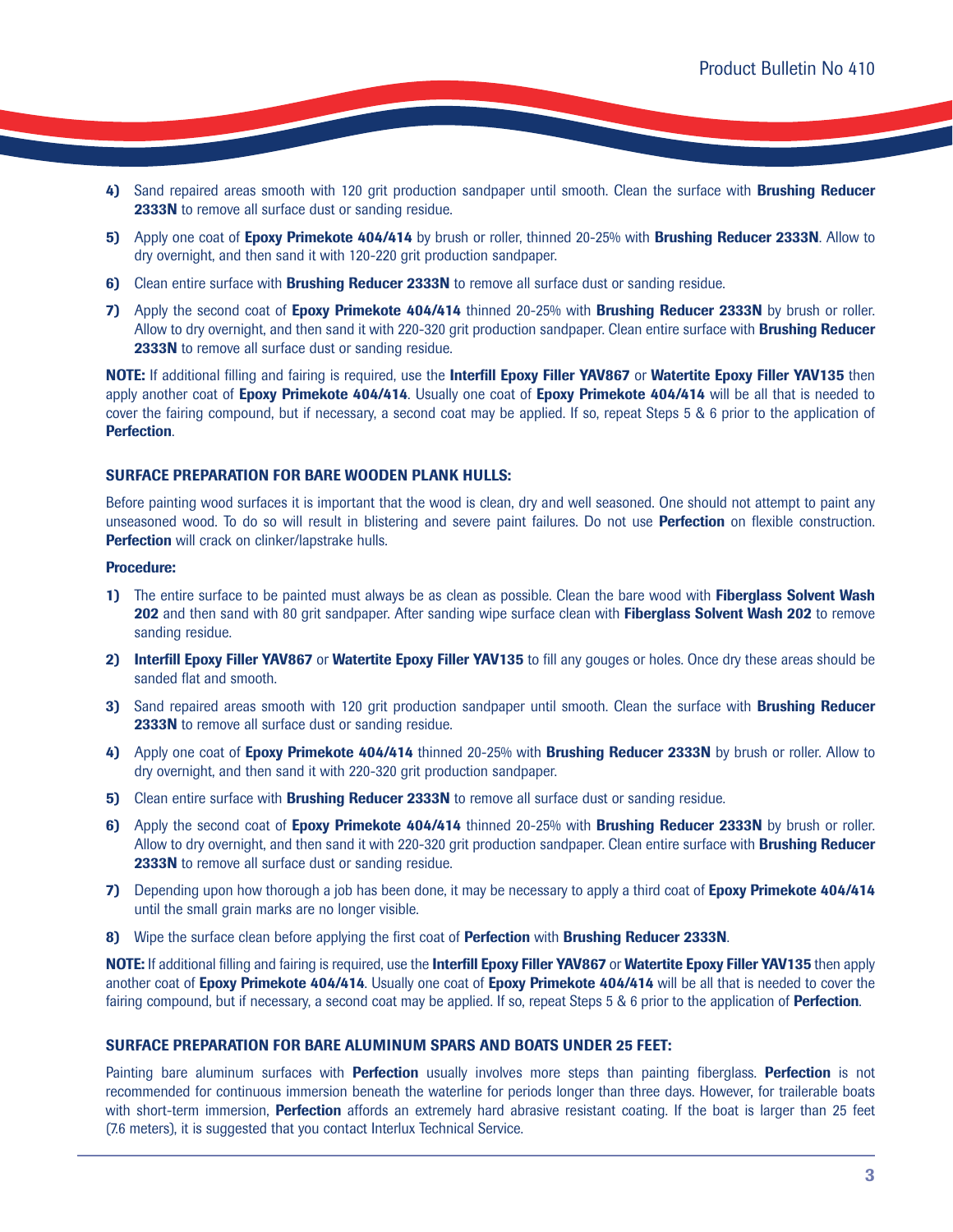- **1)** Prior to sandblasting it is imperative to solvent clean all surfaces with **Fiberglass Solvent Wash 202** for the removal of grease and oil or other surface contaminants. Use a clean dry cloth, saturate with **Fiberglass Solvent Wash 202** and scrub surface thoroughly. Before **Fiberglass Solvent Wash 202** dries, wipe up completely with a clean dry cloth.
- **2)** Sandblast to a clean white surface with medium mesh silica sand or other nonmetallic blast media to provide a blast profile of 1.0-1.5 mils. Metal must be clean and bright with no residue remaining. After sandblasting remove all blast residue by using a clean (oil and water contamination free) air line and by sweeping with a clean brush or broom.
- **3)** If sandblasting is not possible, degrease with first with **Fiberglass Solvent Wash 202** and clean dry cloths using the 'Two Rag' wipe down method. Disc grind metal with 36-60 grit abrasive discs to a uniform, clean, bright metal with a uniform 2-3 mil anchor pattern. Avoid gouging and leaving deep sanding tracks. Vacuum clean the surface to remove sanding residue.
- **4)** Within one hour after sanding and cleaning. Apply one thin continuous coat of mixed **Viny-Lux Primewash 353/354** thinned 25-30% with **Viny-Lux Solvent 355** on all metal surfaces to be primed. Allow to dry for 1 hour but not more than 24 hours before you apply the first coat of **Epoxy Primekote 404/414**. If you go beyond 24 hours without overcoating the **Viny-Lux Primewash 353/354** you will want to remove it and start over.
- **5)** Apply one coat of **Epoxy Primekote 404/414** thinned 20-25% with **Brushing Reducer 2333N** by brush or roller. Allow to dry overnight, and then sand it with 120-220 grit production sandpaper.
- **6)** Clean entire surface with **Brushing Reducer 2333N** to remove all surface dust or sanding residue.
- **7)** Fill all dents and gouges with **Interfill Epoxy Filler YAV867** or **Watertite Epoxy Filler YAV135**, and allow it to dry thoroughly before continuing.
- **8)** Sand repaired areas smooth with 120 grit production sandpaper until smooth. Clean the surface with **Brushing Reducer 2333N** to remove all surface dust or sanding residue.
- **9)** Apply the second coat of **Epoxy Primekote 404/414** thinned 20-25% with **Brushing Reducer 2333N** by brush or roller. Allow to dry overnight, and then sand it with 220-320 grit production sandpaper.
- **10)** Clean entire surface with **Brushing Reducer 2333N** to remove all surface dust or sanding residue.

### **SURFACE PREPARATION FOR BARE STEEL:**

Painting bare steel surfaces with **Perfection** usually involves more steps than painting fiberglass. This process is not difficult, but more preparation is needed to achieve a good long lasting finish.

- **1)** Prior to sandblasting it is imperative to solvent clean all surfaces with Interlux **Fiberglass Solvent Wash 202** for the removal of grease and oil or other surface contaminants. Use a clean dry cloth, saturate with **Fiberglass Solvent Wash 202** and scrub surface thoroughly. Before **Fiberglass Solvent Wash 202** dries, wipe up completely with a clean dry cloth.
- **2)** Sandblast to a clean white surface with medium mesh silica sand or other nonmetallic blast media to provide a blast profile of 1.0-1.5 mils. Metal must be clean and bright with no residue remaining. After sandblasting remove all blast residue by using a clean (oil and water contamination free) air line and by sweeping with a clean brush or broom.
- **3)** If sandblasting is not possible, degrease with first with **Fiberglass Solvent Wash 202** and clean dry cloths using the 'Two Rag' wipe down method. Disc grind metal with 36-60 grit abrasive discs to a uniform, clean, bright metal with a uniform 2-3 mil anchor pattern. Avoid gouging and leaving deep sanding tracks. Vacuum clean the surface to remove sanding residue.
- **4)** Within one hour after sanding and cleaning. Apply one continuous coat of mixed **Viny-Lux Primewash 353/354** thinned 25- 30% with **Viny-Lux Solvent 355** on all metal surfaces to be primed. Allow to dry for 1 hour but not more than 24 hours. If you go beyond this 24 hour period you will want to remove what you have applied and start over.
- **5)** Apply one coat of **Epoxy Primekote 404/414** thinned 20-25% with **Brushing Reducer 2333N** by brush or roller. Allow to dry overnight, and then sand it with 120-220 grit production sandpaper.
- **6)** Clean entire surface with **Brushing Reducer 2333N** to remove all surface dust or sanding residue.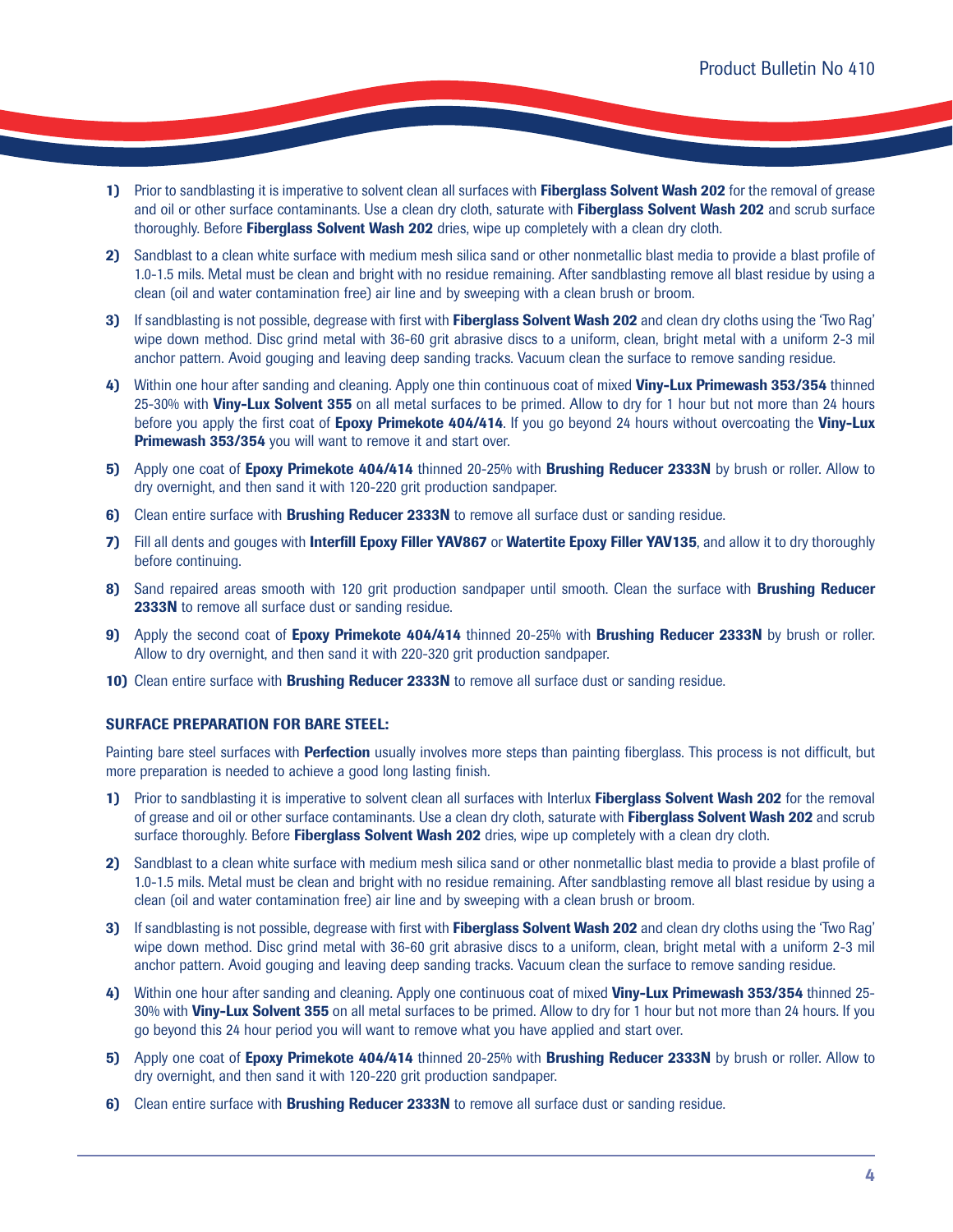- **7)** Fill all dents and gouges with **Interfill Epoxy Filler YAV867** or **Watertite Epoxy Filler YAV135**, and allow it to dry thoroughly before continuing.
- **8)** Sand repaired areas smooth with 120 grit production sandpaper until smooth. Clean the surface with **Brushing Reducer 2333N** to remove all surface dust or sanding residue.
- **9)** Apply the second coat of **Epoxy Primekote 404/414** thinned 20-25% with **Brushing Reducer 2333N** by brush or roller. Allow to dry overnight, and then sand it with 220-320 grit production sandpaper.
- **10)** Clean entire surface with **Brushing Reducer 2333N** to remove all surface dust or sanding residue.

#### **LARGE ALUMINUM AND STEEL YACHTS – BARE METAL**

Because of the complexity of the painting scheme, we prefer not to write general specifications for yachts in this class. The types of products specified are varied and are recommended on the basis of each requirement. Choice of product is dependent upon yard equipment, personnel and cruising range of the yacht (i.e., if the yacht cruises on a worldwide basis, it is unwise to use products that cannot be obtained in foreign ports). Yachts in this class are 25 feet and over and should be handled on a personal basis by contacting a representative in our Interlux Technical Service.

#### **PREVIOUSLY PAINTED SURFACES (FIBERGLASS, WOOD, ALUMINUM, OR STEEL):**

It is not possible to paint directly over old, conventional enamels with **Perfection**. It contains an aggressive solvent system, which is apt to soften and lift old conventional coatings. If the painted surface is in poor condition then we would recommend that you remove the old coating using Interstrip 299E, or by sanding or sandblasting.

# **II. INTERLUX PRIMER USED PRIOR TO THE APPLICATION OF PERFECTION COATINGS**

**Interlux Epoxy Primekote 404/414** should be used to smooth the existing surface and provide adhesion for **Perfection** when the surface is to be painted. **Epoxy Primekote** will provide a solvent resistant coating over which **Perfection** can be applied.

**Epoxy Primekote 404/414** is a multipurpose two-part epoxy primer which is recommended for priming fiberglass gelcoat, clear epoxy resin systems, wood, aluminum and steel. The appropriate thinning procedures call for **Brushing Reducer 2333N** for brush application and **Spray Reducer 2316N** for spray application. For either spray or brush application, 20% to 25% thinning by volume is normally required.

# **III. MIXING PERFECTION – MIXING RATIOS AND SOLVENTS**

**Perfection** Base (Part A) and **Perfection** Curing Agent (Part B) are first mixed together in a 2:1 ratio. This mixture is then reduced with appropriate solvent for either brush or spray application, if needed. **Spray Reducer 2316N** is recommended to be used if the product is to be sprayed: **Brushing Reducer 2333N** is recommended for brush application.

Application conditions vary, and it is suggested that each individual applicator determine the amount of solvent and solvent type used based upon requirements. When paint is setting fast, blends of **Brushing Reducer 2333N** and **Spray Reducer 2316N** solvents can be used to get better wet out and after flow for a smoother coating free of orange peel. Initial 50% blends of **Brushing Reducer 2333N** and 50% of **Spray Reducer 2316N** would be a good starting point. When spraying use enough solvent to reduce viscosity to approximately 14-16 seconds on No. 2 Zahn Cup. Generally this will be about 35% to 40%. However, a maximum of 10% by volume of **Brushing Reducer 2333N** is about the correct amount of thinner to properly reduce **Perfection** for brush or roller application.

It should be realized that **Brushing Reducer 2333N** for brushing is a slow evaporating solvent and can be used to modify **Spray Reducer 2316N** for spraying to slow paint set-up and improve leveling. It is the judicious use of solvent which often means the difference between just an average paint job and an excellent one.

When base material, reactor and solvent are mixed, the mixture will remain stable for approximately two hours at 73˚F (23˚C). After the two hour time interval, a slight increase in viscosity will occur necessitating the addition of a small amount of solvent to maintain viscosity. It is suggested that only enough material be mixed for use during a two hour period.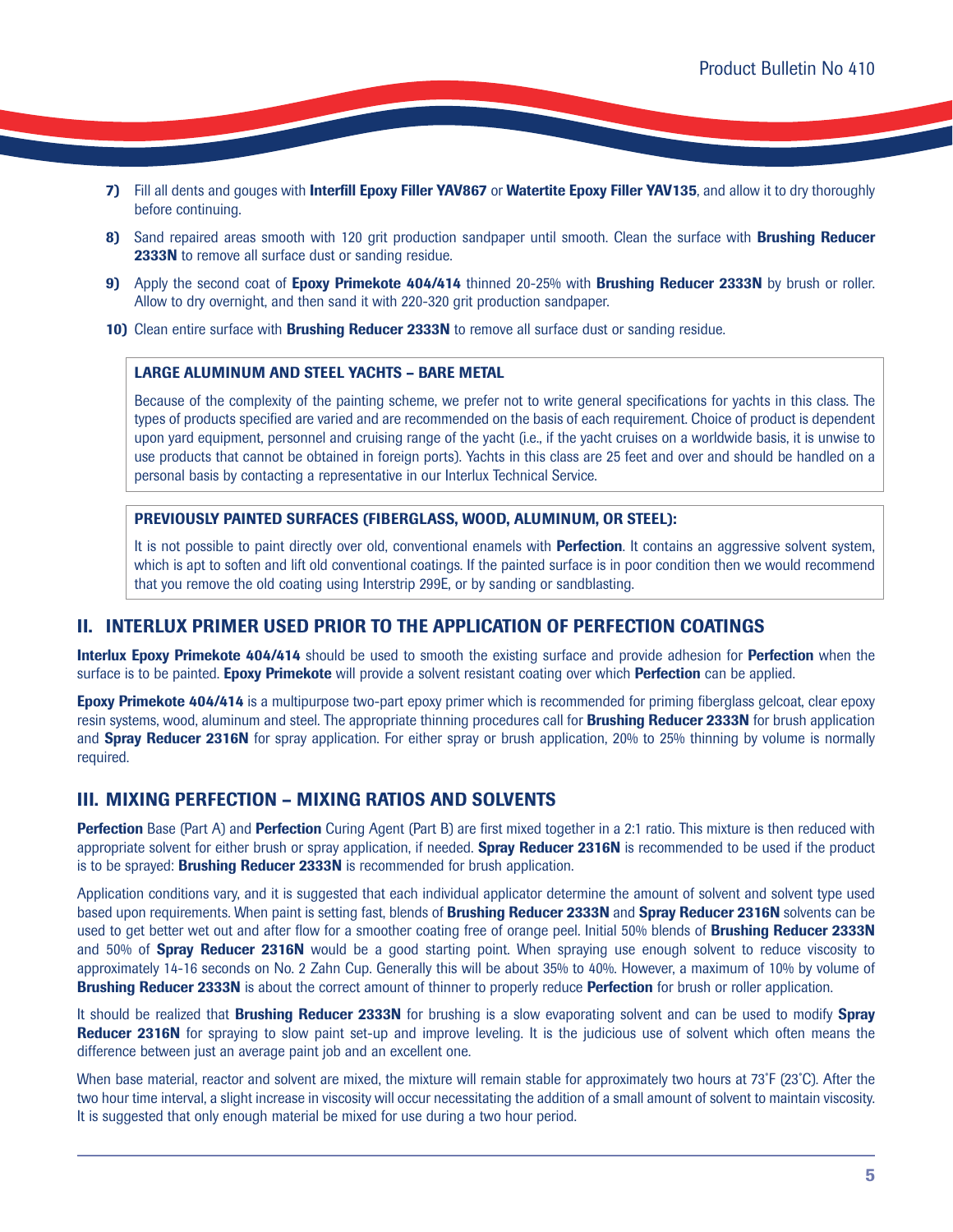# **DRYING AND POT LIFE TIMES:**

| <b>Substrate Temp</b> | $41^{\circ}F(5^{\circ}C)$ | 59°F (15°C) | 73°F (23°C) | $95^{\circ}F(35^{\circ}C)$ |
|-----------------------|---------------------------|-------------|-------------|----------------------------|
| Pot Life              | 5hrs                      | 3hrs        | 2hrs        | 1hr                        |
| Touch Dry (ISO)       | '1hrs                     | 7hrs        | 4hrs        | 3hrs                       |

# **IV. APPLICATION OF INTERLUX PERFECTION**

**Perfection** can be sprayed to an appearance that is as good as gelcoat.

However, to achieve such optimum results, specific atmospheric conditions are required:

- Like all high performance two-part polyurethanes, **Perfection** is a moisture sensitive product.
- It cures by a chemical reaction that is triggered and accelerated by atmospheric temperature and humidity.
- Application should always take place during good, dry and calm weather conditions in order to obtain the best possible performance and end result.
- The optimal hull temperature range for application is 50-84°F (10-29°C).
- It is a good idea is to wet down the surrounding working area to settle any dust and dirt particles which could contaminate the surface and mar a fresh coat of paint.
- Pot life expectancy is 2 hrs at 73˚F (23˚C), therefore, only mix proportionately as much paint as will be used for that application.
- Read and follow all health and safety procedures when spraying **Perfection**.

#### **SPRAY APPLICATION PROCEDURE:**

**Medium Wet:** Apply a medium wet coat and allow to tack up for ten to fifteen minutes, or until the coating passes the thumb print test: when a thumb can be pressed on the paint film leaving a print on the coating but not paint on the thumb, then it has tacked up sufficiently.

**First Full Coat:** Then apply a full coat over the medium wet coat. Using this procedure, one coat may be satisfactory depending upon the spray technique used and surface preparation.

**Second Full Coat:** If a second coat is required, allow first coat to dry overnight. Then wet sand with 320-400 grit wet and dry paper, to remove any surface imperfections such as dust. Remove all sanding residue by flushing the surface thoroughly with fresh water. Wipe down to remove any residue with either **Spray Reducer 2316N** or **Brushing Reducer 2333N**. Finally, apply second coat of **Perfection**.

| <b>Binks Bullows</b>          |                         |              |                        |
|-------------------------------|-------------------------|--------------|------------------------|
| <b>Gun: 2001</b>              |                         |              |                        |
| Pressure pot:                 | Tip: 63A* or 63B        | Needle: 563A | Air Cap: 63PB* or 63PW |
| Siphon cup:<br><b>Tip: 66</b> |                         | Needle: 565  | Air Cap: 66SD          |
| <b>Gun: 95</b>                |                         |              |                        |
| Pressure pot:                 | Tip: 63A* or 63B        | Needle: 663A | Air Cap: 63PB* or 63PW |
| Siphon cup:                   | <b>Tip: 66</b>          | Needle: 665  | Air Cap: 66SD          |
| Pressure at gun               | 40-50 PSI / 3.0-3.5 bar |              |                        |
| <b>Pot Pressure</b>           | 8 PSI / 0.5 bar         |              |                        |

### **SUGGESTED GUN SET UP FOR PERFECTION APPLICATIONS:**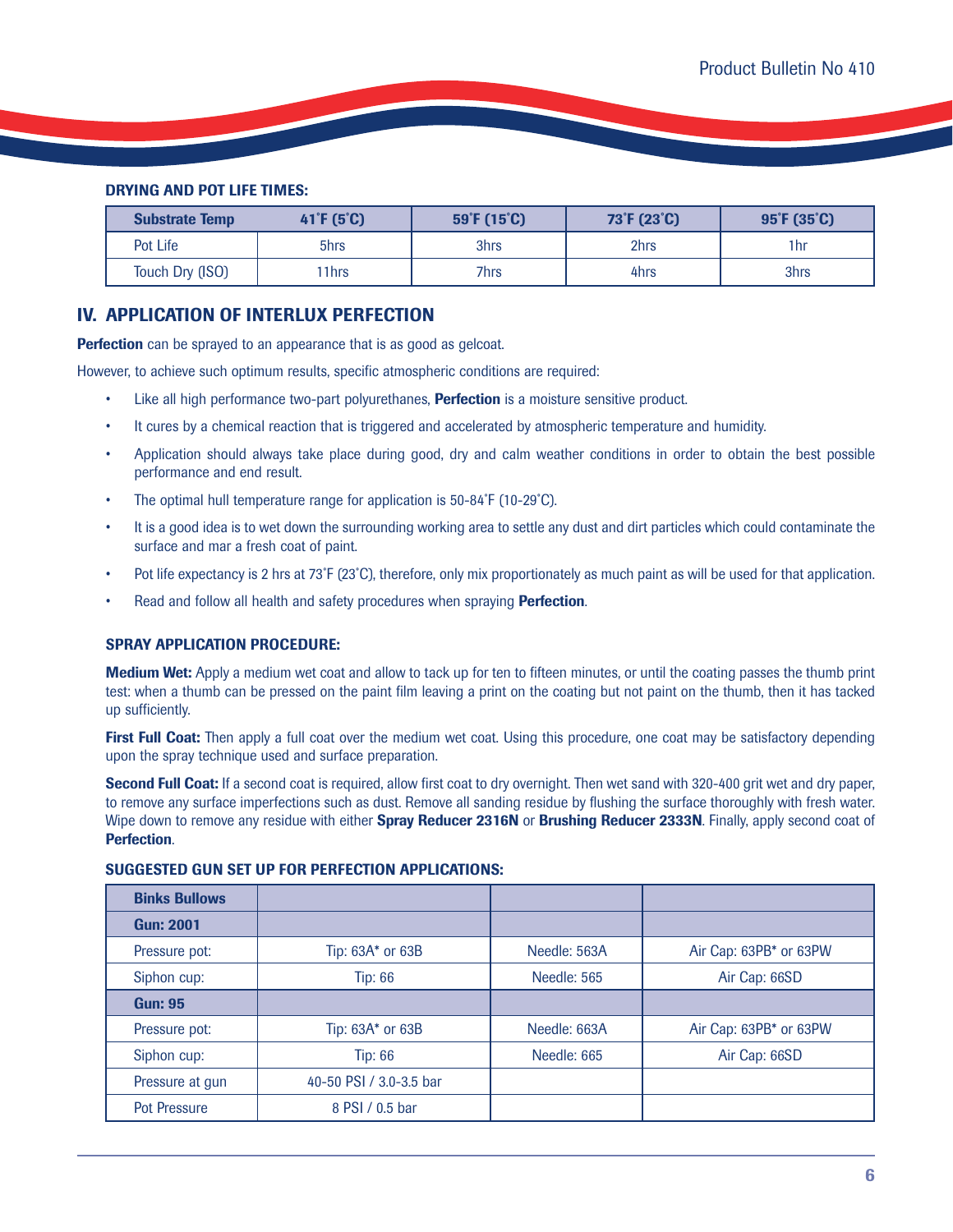### **BRUSHING APPLICATION PROCEDURE:**

Since every individual painter has his or her own personal brushing technique, it would be impractical to suggest one. However, several suggestions can be made to assist the applicator in brushing **Perfection**.

- **1) Perfection** must be applied by brush in several very thin coats instead of one thick coat to avoid runs and sags. Do not worry about the first coat not hiding, it will certainly cover in 2-3 coats.
- **2)** Apply **Perfection** by brush using quick, even strokes and always maintain a wet edge. Never cut back into the paint film once it has been applied and begins to set up.
- **3)** 'Gang Painting' is recommended on boats over 30 feet in order to maintain a wet edge and avoid lap marks.
- **4)** In between coats of **Perfection**, after the previous coat has been allowed an overnight dry, wet sand with 320-400 grit wet and dry paper, to remove any surface imperfections such as dust. Be sure all sanding residue is removed by flushing the surface with fresh water and wipe down with **Brushing Reducer 2333N**.
- **5)** Finally, it is essential that all brushes and equipment are clean. Use a high quality, short natural bristle brush, such as China bristle brush or badger hair brush. By using a good high quality brush the tendency to leave brush marks will be reduced.

### **FOAM ROLLER APPLICATION PROCEDURE:**

Utilizing a roller and brush technique has proven to be highly successful approach to applying **Perfection**. A high density, closed cell, foam roller with a China bristle brush or badger hair brush combination, when properly utilized, will assure a thin coat with a uniform flow. Note that it is important to use only a high density, closed cell foam roller that is able to resist the aggressive solvents in **Perfection**. Look for 'solvent resistant' on the label of the roller. Other types of rollers may 'break-up' or deteriorate when used with a polyurethane.

For best results the following guidelines are recommended, requiring a two-person team:

- **1)** The first person should roll on a thin coat in one direction with a minimum amount of overlapping. Do not load up the roller with paint: it should be free of excess paint to ensure a thin coat.
- **2)** Have a second person follow behind lightly 'tipping off' or leveling any air bubbles with a China bristle brush or badger hair brush. Be sure to always maintain a wet edge and use one or two quick, even strokes, brushing back in the direction of the previously tipped wet paint. Once **Perfection** is applied, do not attempt to cut back into the paint film since it is a quick drying coating.
- **3)** After an overnight dry, wet sand the surface with 320-400 grit wet and dry paper. Be sure all sanding residue is removed by flushing surface with fresh water. To be sure all sanding residue is removed wipe down with **Brushing Reducer 2333N**.
- **4)** Repeat Steps 1 and 2.

**NOTE:** Some of the lighter tints and whites can be rolled and not tipped off with a brush. By using this technique a very acceptable finish can be obtained which closely resembles a spray finish with a slight orange peel. Very large surface areas can be done quickly with very good results using this method. However, it will only work satisfactorily with light colors. The darker **Perfection** colors do not flow out as well and must be 'tipped-off' with a brush.

# **OVERCOATING:**

| <b>Substrate Temp</b> | 41 F (5 °C) |        | $59^{\circ}$ F (15 $^{\circ}$ C) |        | 73 <sup>°</sup> F (23 <sup>°</sup> C) |        | $95^{\circ}$ F (35 $^{\circ}$ C) |            |
|-----------------------|-------------|--------|----------------------------------|--------|---------------------------------------|--------|----------------------------------|------------|
| Overcoated by         | Min         | Max    | Min                              | Max    | Min                                   | Max    | Min                              | <b>Max</b> |
| <b>Perfection</b>     | 28hrs       | 4 days | 14hrs                            | 3 days | 6hrs                                  | 2 days | 4hrs                             | day        |

**NOTE:** If maximum times are exceeded, sand with 320-400 grade (grit) sandpaper. For the best results it is recommended to sand between coats.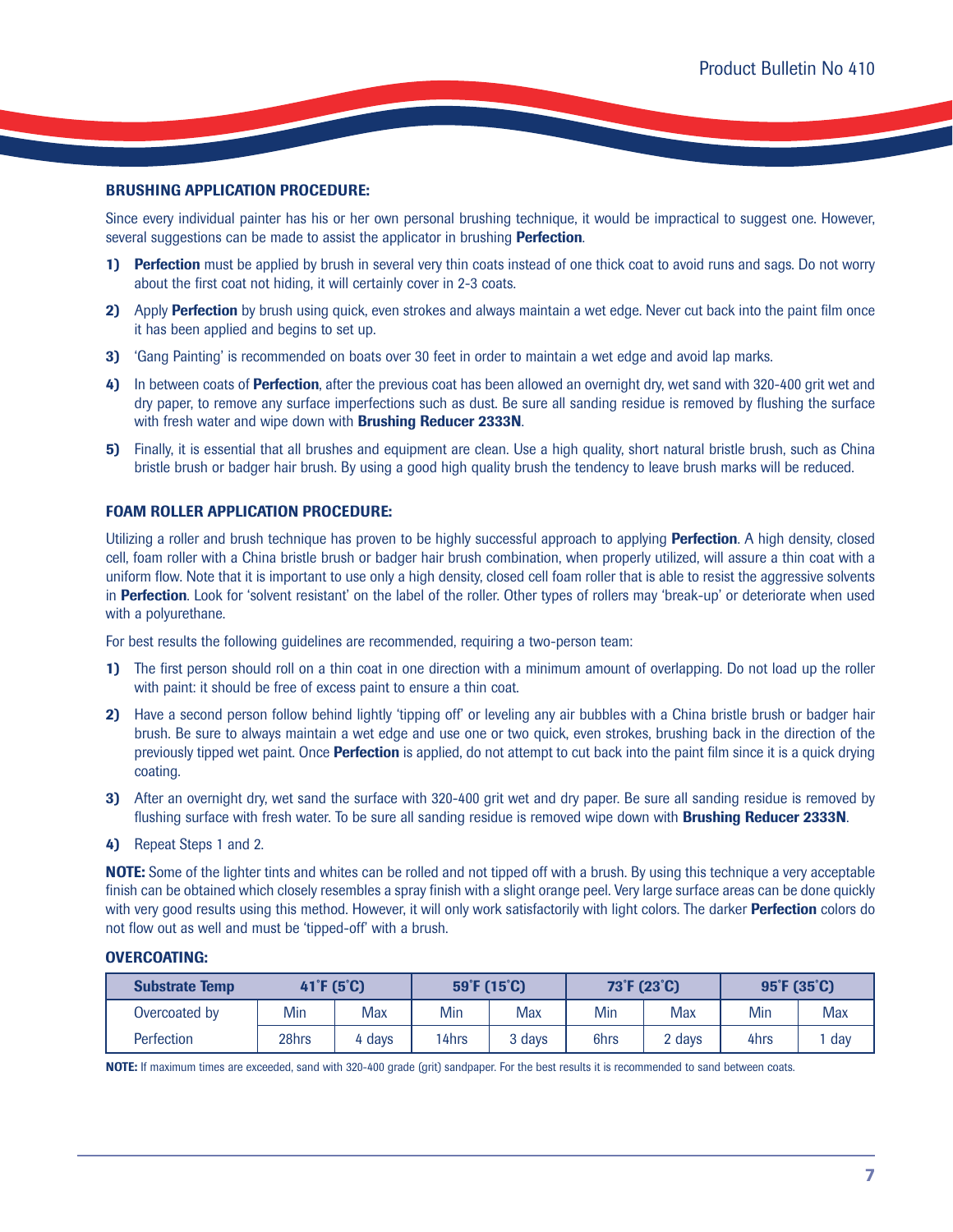# **V. ACCESSORY PRODUCTS**

**Perfection Varnish YVA853** is made from the same quality material as the other **Perfection**. However, it does differ in that is not supplied in a concentrated form which can be either brushed or sprayed. It is ready for brush application once Part A and Part B are mixed together. (The proper mixing ratio is three parts base to one part curing agent). **Perfection Varnish** is not recommended for spray application because of the slow evaporating solvent system which leads to slow set-up time and therefore possible sagging. Brushing characteristics are much the same as the older type spar varnishes. It brushes easily with excellent leveling properties and hardens into an extremely tough, high gloss, weather resistant clear coating with maximum longevity.

# **SYSTEM FOR BRUSHING PERFECTION VARNISH OVER STAINED WOOD:**

**Perfection Varnish** can be applied over Interlux wood fillers **Interstain**. However, because of the strong solvent used in **Perfection Varnish**, it will have a greater tendency to lift the wood filler out of the grain then regular varnishes. To avoid this, we would recommend that you allow the **Interstain** to thoroughly dry and apply the first coat without too much brushing action as this could 'cloud up' the finish. Be sure to wet sand between all coats with 220-320 grit paper.

# **PERFECTION VARNISH SYSTEM FOR HIGH OIL CONTENT WOODS:**

Certain types of wood do not lend themselves to good adhesion when overcoated. Woods with high oil content such as Juniper, Cedar, Teak and Spruce fall into this category. The boat owner should be made aware that **Perfection Varnish** may experience the same adhesion problem that plagues all other coatings over these types of wood. However, excellent results have been obtained utilizing the following:

### **Procedure:**

- **1)** Sand the wood smooth with 80 grit paper.
- **2)** Wipe the surface clean with **Special Thinner 216** in an attempt to remove as much surface oil as possible. Several wipe downs may be necessary.
- **3)** The first coat of **Perfection Varnish** should be thinned 25% by volume with **Brushing Reducer 2333N**. The purpose of thinning is to get as much penetration into the wood as possible.
- **4)** Apply additional coats until desired finish is obtained.

# **WARNING: INTERNATIONAL PAINT COMPANY CANNOT ASSURE THAT COATING WOODS WITH HIGH OIL WILL BE SUCCESSFUL UNDER ALL CIRCUMSTANCES.**

# **FLATTENING AGENT FOR 2-PART POLYURETHANES YZM914:**

Used in **Perfection** to reduce glare when it is applied to decks, spars and masts. If a semi-gloss finish or a low gloss finish is required when **Perfection** is used, **Flattening Agent for 2-Part Polyurethanes** may be added directly to the catalyzed **Perfection**.

It is suggested that a known quantity be added to the first coat of **Perfection**, and, if necessary, adjust the amount in the second coat to satisfy requirements. Due to differences in pigmentation of the **Perfection**, each color will respond slightly different to the addition of **Flattening Agent for 2-Part Polyurethanes**.

# **TYPICAL GLOSS REDUCTION USING FLATTENING AGENT FOR 2-PART POLYURETHANES YZM914 KIT**

| <b>Gloss Level</b> |         | Amount of mixed Perfection (Base & Cure)   Mixed Flattening Agent YZM914 Kit (Part A & Part B) |
|--------------------|---------|------------------------------------------------------------------------------------------------|
| High semi-gloss    | 2 parts | part                                                                                           |
| Low semi-gloss     | part    | <b>part</b>                                                                                    |
| Satin              | part    | 2 parts                                                                                        |

**EXAMPLE:** To obtain a low semi gloss finish for Perfection Snow White YHB000 add 1 mixed quart unit of Perfection with 1 mixed quart unit of Flattening Agent for 2-Part Polyurethanes YZM914.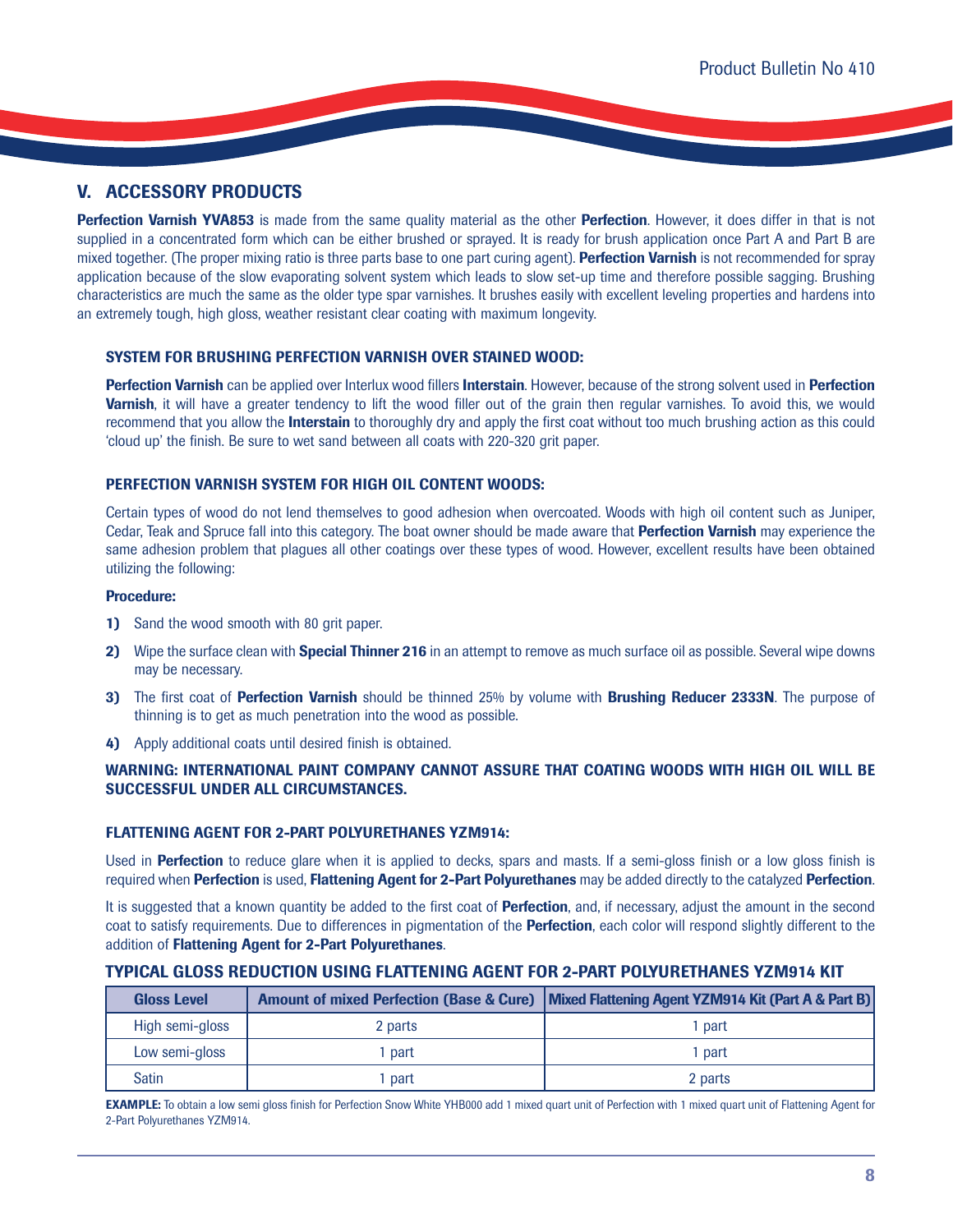# **ACCELERATOR FOR 2-PART POLYURETHANES YQA100:**

As the name implies, will appreciable speed up the cure process or cross linking of the **Perfection**. It should only be used for spray application when a faster cure time is desired. Typically, it should be used to accelerate tape times, when contact with rain and dew is likely, during cool weather application or if the previous coat of **Perfection** has flattened out due to vapor condensation occurring during late afternoon.

# **ACCELERATOR FOR 2-PART POLYURETHANES (YQA100) USE – QUART CONTAINER:**

|                                           | <b>Below 50°F</b><br>$(10^{\circ}C)$   | $50-59$ <sup>°</sup> F<br>$(10-15^{\circ}C)$ | $59-68$ <sup>°</sup> F<br>$(15-20^{\circ}C)$ | $68 - 77$ <sup>°</sup> F<br>$(20-25^{\circ}C)$ | $77-85$ <sup>°</sup> F<br>$(25-30^{\circ}C)$ | 85°F & above<br>$(30^{\circ}\text{C})$ |
|-------------------------------------------|----------------------------------------|----------------------------------------------|----------------------------------------------|------------------------------------------------|----------------------------------------------|----------------------------------------|
| Minimum addition<br>per mixed<br>US quart | Do not use<br>Perfection<br>below 50°F | 5ml                                          | 2.5ml                                        | 1.5ml                                          | 1 <sub>ml</sub>                              | No addition<br>required                |
| Maximum addition<br>per mixed<br>US quart | Do not use<br>Perfection<br>below 50°F | 12ml                                         | 8 <sub>ml</sub>                              | 4 <sub>m</sub>                                 | 2ml                                          | 1ml                                    |

**NOTE:** North American packaging also comprises a quart kit part filled with 21 fluid ounces base component to accommodate the addition of 10.5 fluid ounces of curing agent.

# **ACCELERATOR FOR 2-PART POLYURETHANES (YQA100) USE – HALF GALLON CONTAINER:**

|                                              | <b>Below 50°F</b><br>$(10^{\circ}C)$   | $50-59$ <sup>°</sup> F<br>$(10-15^{\circ}C)$ | $59-68$ <sup>°</sup> F<br>$(15-20^{\circ}C)$ | 68-77°F<br>$(20-25^{\circ}\text{C})$ | $77-85$ <sup>°</sup> F<br>$(25-30^{\circ}C)$ | 85°F & above<br>$(30^{\circ}\text{C})$ |
|----------------------------------------------|----------------------------------------|----------------------------------------------|----------------------------------------------|--------------------------------------|----------------------------------------------|----------------------------------------|
| Minimum addition<br>per mixed<br>half gallon | Do not use<br>Perfection<br>below 50°F | 13ml                                         | 6 <sub>ml</sub>                              | 3ml                                  | 1ml                                          | No addition<br>required                |
| Maximum addition<br>per mixed<br>half gallon | Do not use<br>Perfection<br>below 50°F | 30 <sub>ml</sub>                             | 16ml                                         | 10 <sub>m</sub>                      | 6 <sub>ml</sub>                              | 2ml                                    |

**NOTE:** North American packaging also comprises a half gallon kit part filled with 50 fluid ounces base component to accommodate the addition of 25 fluid ounces of curing agent.

# **INTERGRIP NOSKID COMPOUND 2398c:**

**Intergrip Noskid Compound 2398c** is a man-made plastic sphere additive for transforming decks into non-skid surfaces. Its regular shape diminishes the tendency to collect dirt and has excellent non-slip properties.

For mixing, a good starting point is 4-6 ounces of Intergrip no-skid compound by volume per quart of **Perfection**, depending upon the degree of non-skid texture desired. Two or more coats are recommended for best results.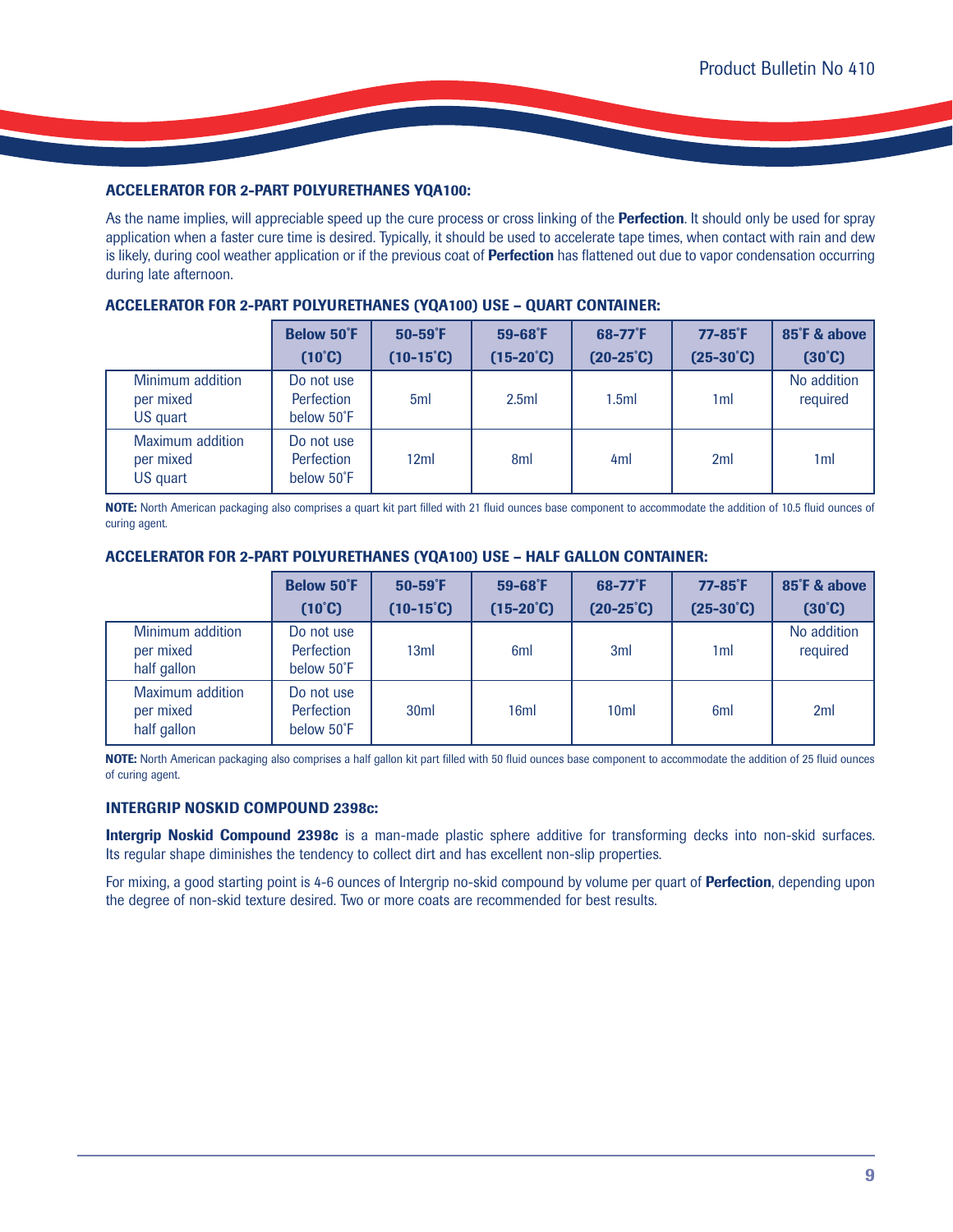# **VI. TROUBLESHOOTING:**

| <b>Symptom</b>         | <b>Probable Cause</b>                                                                     | <b>Possible Cures</b>                             |  |  |
|------------------------|-------------------------------------------------------------------------------------------|---------------------------------------------------|--|--|
| <b>Orange Peel</b>     | Tack coat viscosity too heavy.                                                            | In most cases Perfection must be                  |  |  |
|                        | Dry time between coats too short.                                                         | sanded smooth and repainted as                    |  |  |
|                        | Spray pressure too high when applying second coat.                                        | buffing is rarely effective in these<br>cases.    |  |  |
|                        | Spray gun nozzle held too close to wet tack coat.                                         |                                                   |  |  |
|                        | Proper barrier coat primer not applied.                                                   |                                                   |  |  |
|                        | Moisture on surface when spraying.                                                        |                                                   |  |  |
| Cratering,             | Surface porosity underneath Perfection.                                                   | If problem is severe, surface                     |  |  |
| <b>Fisheye</b>         | Waxes or mold release agents not thoroughly removed.                                      | may require sanding and repainting.               |  |  |
| Sags,                  | Spray gun held too close or too long.                                                     | Use proper spray techniques.                      |  |  |
| <b>Runs</b>            | Paint film too thick.                                                                     |                                                   |  |  |
|                        | Tack coat too dry to support second coat.                                                 |                                                   |  |  |
| Blistering,<br>Peeling | Moisture trapped in wood, primers, gel coat and driven to the<br>surface by sun and heat. | Gloss may be temporarily restored<br>with waxing. |  |  |
|                        | Solvents trapped in paint film due to poor drying conditions.                             |                                                   |  |  |
|                        | Improper surface preparation causing poor adhesion.                                       |                                                   |  |  |
| Loss of gloss/         | Paint film too thin.                                                                      | Repainting of area may be required.               |  |  |
| premature dulling      | Too much solvent reducer added to Perfection.                                             |                                                   |  |  |
|                        | Moisture deposit on wet paint.                                                            |                                                   |  |  |
|                        | Improper scouring of the glossy surface with and abrasive or<br>harsh chemical reducer.   |                                                   |  |  |

# **PROCEDURE FOR CORRECTING RUNS AND SAGS**

As with all polyurethanes **Perfection** should be applied in multiple thin coats. When applied in heavy coats, runs and sags may appear due to the thin nature of the coating. Generally it is best to start with the rubbing compound to try and correct the runs or sags, if the rubbing compound does not work then proceed with sanding. The following procedure has proven successful in correcting runs and sags within 48 hours after applying:

- **1)** Sand smooth with 1200 working if need be to 600 grit wet or dry.
- **2)** Use 3M<sup>™</sup> 260L Finishing Film P1200 with Low Profile Finishing Disc Pad.
- **3)** (Optional) For reduced compounding, use 3M Trizact<sup>™</sup> Hookit<sup>™</sup> II Foam Discs, Grade 3000.
- **4)** 3M<sup>™</sup> Perfect-It<sup>™</sup> III Rubbing Compound with any Superbuff<sup>™</sup> Compound Pad.
- **5)** 3M™ Perfect-It™ III Machine Glaze with Perfect-It™ Foam Polishing Pad.
- **6)** 3M<sup>™</sup> Perfect-It<sup>™</sup> III Finishing Glaze with Perfect-It™ DA Glazing Pad.

For more information on this system or products used please contact 3M™.

**NOTE:** Due to the change in the integrity of the paint film which may take place as a result of this process, the buffed area may not maintain the same level of gloss as long as the remainder of the boat.